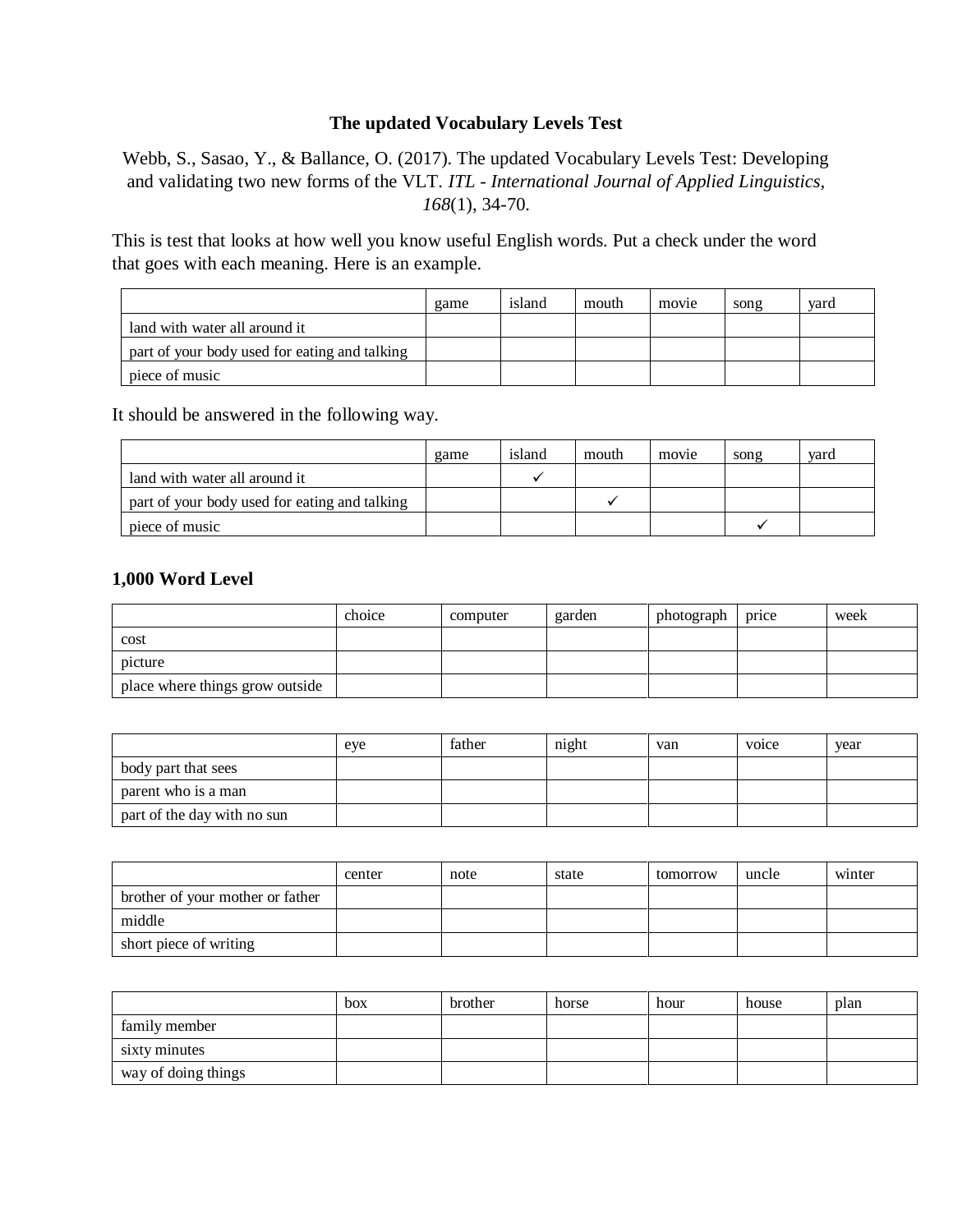|                                       | animal | bath | crime | grass | law | shoulder |
|---------------------------------------|--------|------|-------|-------|-----|----------|
| green leaves that cover the<br>ground |        |      |       |       |     |          |
| place to wash                         |        |      |       |       |     |          |
| top end of your arm                   |        |      |       |       |     |          |

|                    | drink | educate | forget | laugh | prepare | suit |
|--------------------|-------|---------|--------|-------|---------|------|
| get ready          |       |         |        |       |         |      |
| make a happy sound |       |         |        |       |         |      |
| not remember       |       |         |        |       |         |      |

|                        | check | fight | return | tell | work | write |
|------------------------|-------|-------|--------|------|------|-------|
| do things to get money |       |       |        |      |      |       |
| go back again          |       |       |        |      |      |       |
| make sure              |       |       |        |      |      |       |

|                                       | bring | can | reply | stare | understand | wish |
|---------------------------------------|-------|-----|-------|-------|------------|------|
| say or write an answer to<br>somebody |       |     |       |       |            |      |
| carry to another place                |       |     |       |       |            |      |
| look at for a long time               |       |     |       |       |            |      |

|                | alone | bad | cold | green | loud | main |
|----------------|-------|-----|------|-------|------|------|
| most important |       |     |      |       |      |      |
| not good       |       |     |      |       |      |      |
| not hot        |       |     |      |       |      |      |

|          | awful | definite | exciting | general | mad | sweet |
|----------|-------|----------|----------|---------|-----|-------|
| certain  |       |          |          |         |     |       |
| usual    |       |          |          |         |     |       |
| very bad |       |          |          |         |     |       |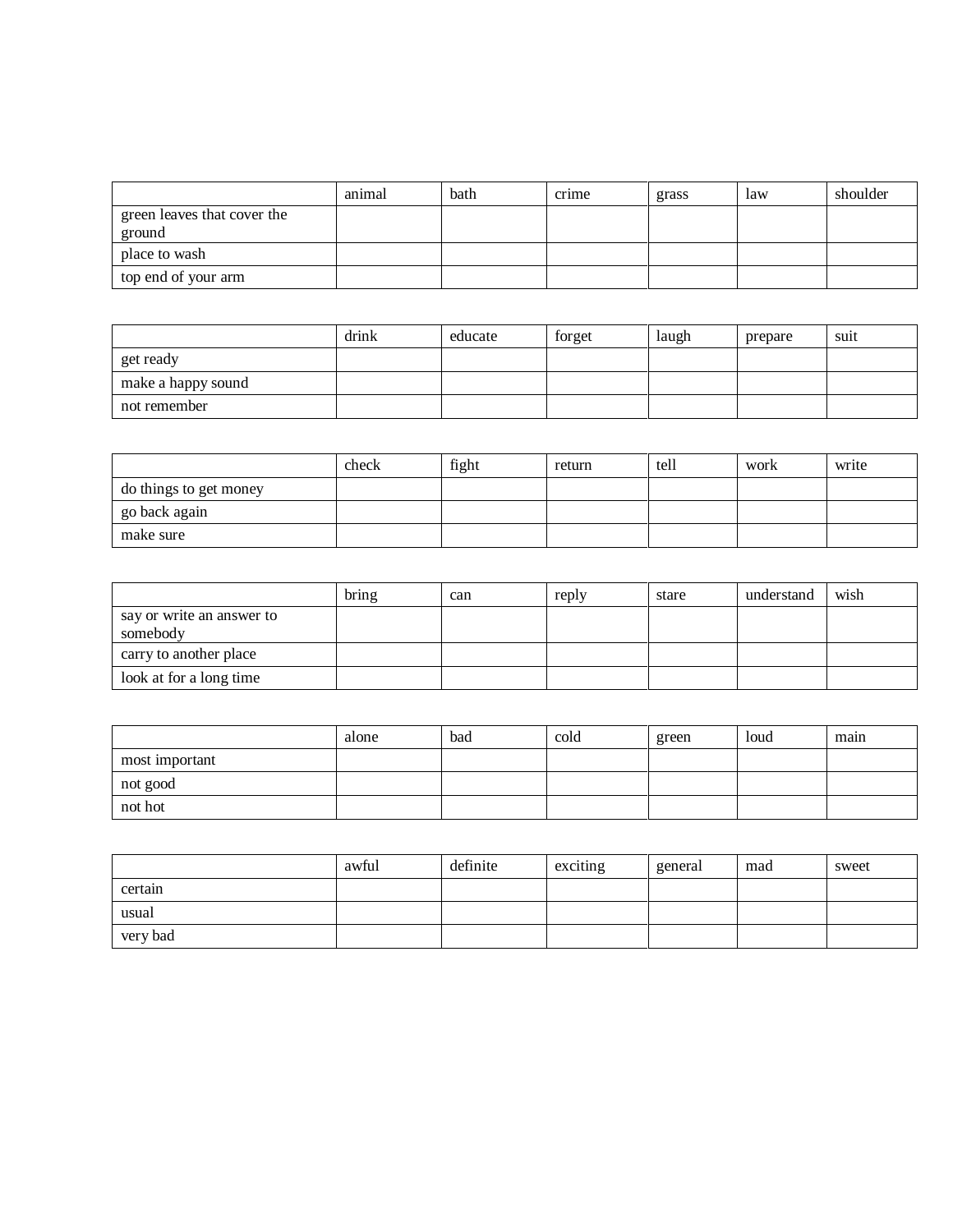|                                              | coach | customer | feature | <sub>pie</sub> | vehicle | weed |
|----------------------------------------------|-------|----------|---------|----------------|---------|------|
| important part of something                  |       |          |         |                |         |      |
| person who trains members of<br>sports teams |       |          |         |                |         |      |
| unwanted plant                               |       |          |         |                |         |      |

|                                | average | discipline | knowledge | pocket | trap | vegetable |
|--------------------------------|---------|------------|-----------|--------|------|-----------|
| food grown in gardens          |         |            |           |        |      |           |
| information which a person has |         |            |           |        |      |           |
| middle number                  |         |            |           |        |      |           |

|                            | circle | justice | knife | onion | partner | pension |
|----------------------------|--------|---------|-------|-------|---------|---------|
| round shape                |        |         |       |       |         |         |
| something used to cut food |        |         |       |       |         |         |
| using laws fairly          |        |         |       |       |         |         |

|                          | cable | section | sheet | site | staff | tank |
|--------------------------|-------|---------|-------|------|-------|------|
| part                     |       |         |       |      |       |      |
| place                    |       |         |       |      |       |      |
| something to cover a bed |       |         |       |      |       |      |

|                                         | apartment | cap | envelope | lawyer | speed | union |
|-----------------------------------------|-----------|-----|----------|--------|-------|-------|
| cover for letters                       |           |     |          |        |       |       |
| kind of hat                             |           |     |          |        |       |       |
| place to live inside a tall<br>building |           |     |          |        |       |       |

|                              | argue | contribute | quit | seek | vote | wrap |
|------------------------------|-------|------------|------|------|------|------|
| cover tightly and completely |       |            |      |      |      |      |
| give to                      |       |            |      |      |      |      |
| look for                     |       |            |      |      |      |      |

|                       | avoid | contain | murder | search | switch | trade |
|-----------------------|-------|---------|--------|--------|--------|-------|
| have something inside |       |         |        |        |        |       |
| look for              |       |         |        |        |        |       |
| try not to do         |       |         |        |        |        |       |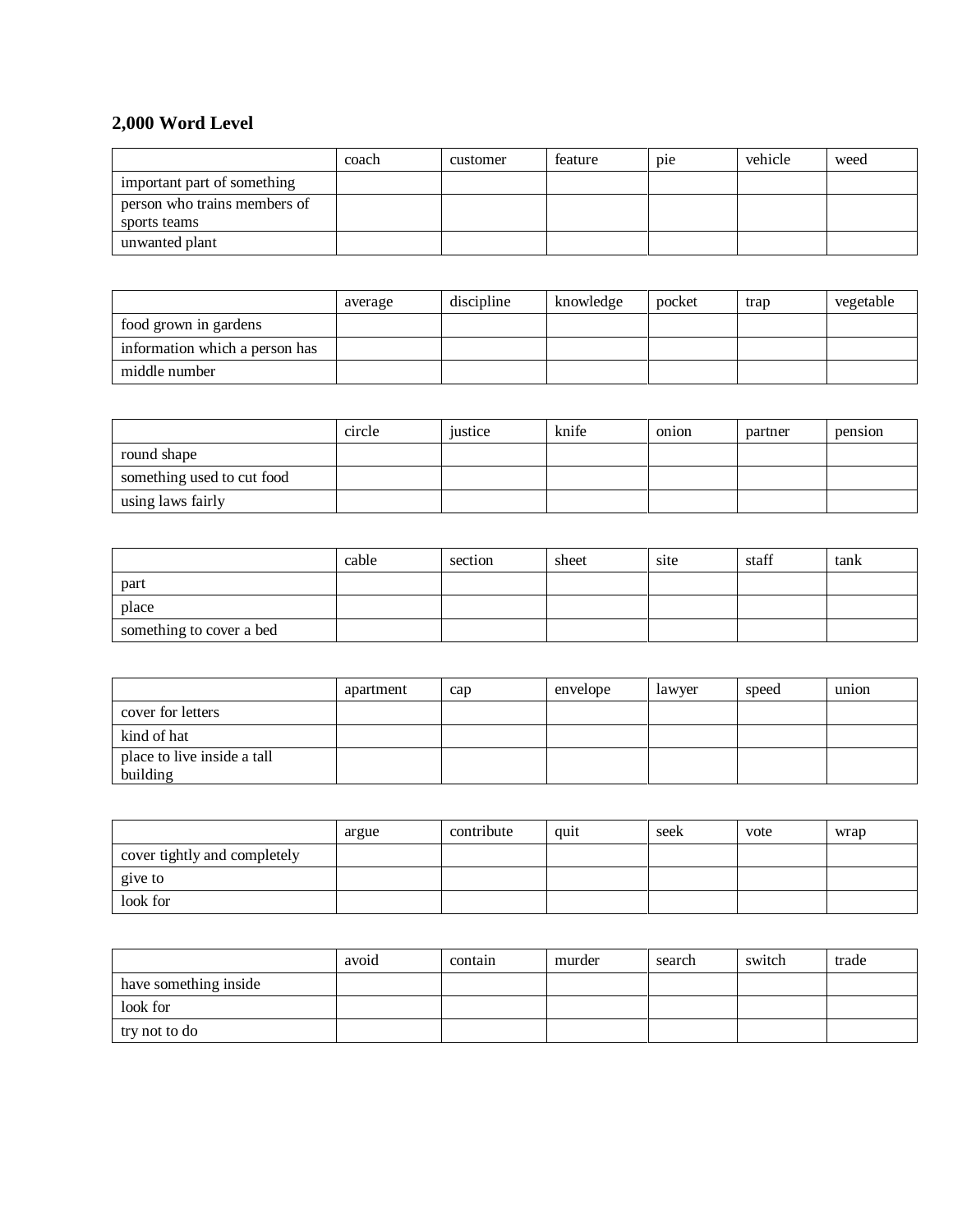|                           | bump | complicate | include | organize | receive | warn |
|---------------------------|------|------------|---------|----------|---------|------|
| get something             |      |            |         |          |         |      |
| hit gently                |      |            |         |          |         |      |
| have as part of something |      |            |         |          |         |      |

|                             | available | constant | electrical | medical | proud | super |
|-----------------------------|-----------|----------|------------|---------|-------|-------|
| feeling good about what you |           |          |            |         |       |       |
| have done                   |           |          |            |         |       |       |
| great                       |           |          |            |         |       |       |
| happening all the time      |           |          |            |         |       |       |

|                     | environmental | 1un10r | pure | rotten | smooth | wise |
|---------------------|---------------|--------|------|--------|--------|------|
| bad                 |               |        |      |        |        |      |
| not rough           |               |        |      |        |        |      |
| vounger in position |               |        |      |        |        |      |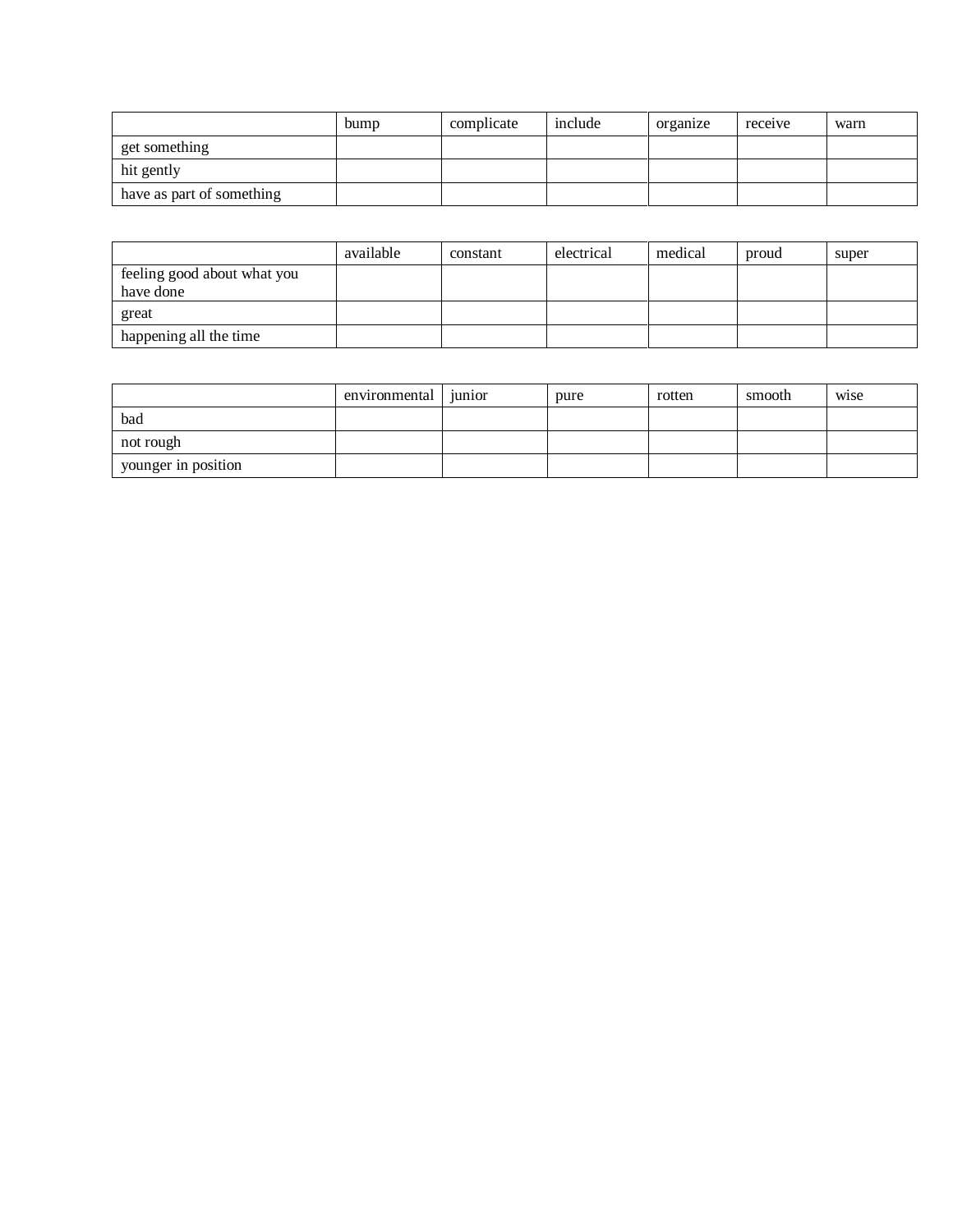|                                | angle | apology | behavior | bible | celebration | portion |
|--------------------------------|-------|---------|----------|-------|-------------|---------|
| actions                        |       |         |          |       |             |         |
| happy occasion                 |       |         |          |       |             |         |
| statement saying you are sorry |       |         |          |       |             |         |

|                       | anxiety | athlete | counsel | foundation | phrase | wealth |
|-----------------------|---------|---------|---------|------------|--------|--------|
| combination of words  |         |         |         |            |        |        |
| guidance              |         |         |         |            |        |        |
| large amount of money |         |         |         |            |        |        |

|                                     | agriculture | conference | frequency | liquid | regime | volunteer |
|-------------------------------------|-------------|------------|-----------|--------|--------|-----------|
| farming                             |             |            |           |        |        |           |
| government                          |             |            |           |        |        |           |
| person who helps without<br>payment |             |            |           |        |        |           |

|                     | asset | heritage | novel | poverty | prosecution | suburb |
|---------------------|-------|----------|-------|---------|-------------|--------|
| having little money |       |          |       |         |             |        |
| history             |       |          |       |         |             |        |
| useful thing        |       |          |       |         |             |        |

|                             | audience | crystal | intelligence | outcome | p <sub>1</sub> t | welfare |
|-----------------------------|----------|---------|--------------|---------|------------------|---------|
| ability to learn            |          |         |              |         |                  |         |
| deep place                  |          |         |              |         |                  |         |
| people who watch and listen |          |         |              |         |                  |         |

|                | consent | enforce | exhibit | retain | specify | target |
|----------------|---------|---------|---------|--------|---------|--------|
| agree          |         |         |         |        |         |        |
| say clearly    |         |         |         |        |         |        |
| show in public |         |         |         |        |         |        |

|                            | accomplish | capture | debate | <i>s impose</i> | proceed | prohibit |
|----------------------------|------------|---------|--------|-----------------|---------|----------|
| catch                      |            |         |        |                 |         |          |
| go on                      |            |         |        |                 |         |          |
| talk about what is correct |            |         |        |                 |         |          |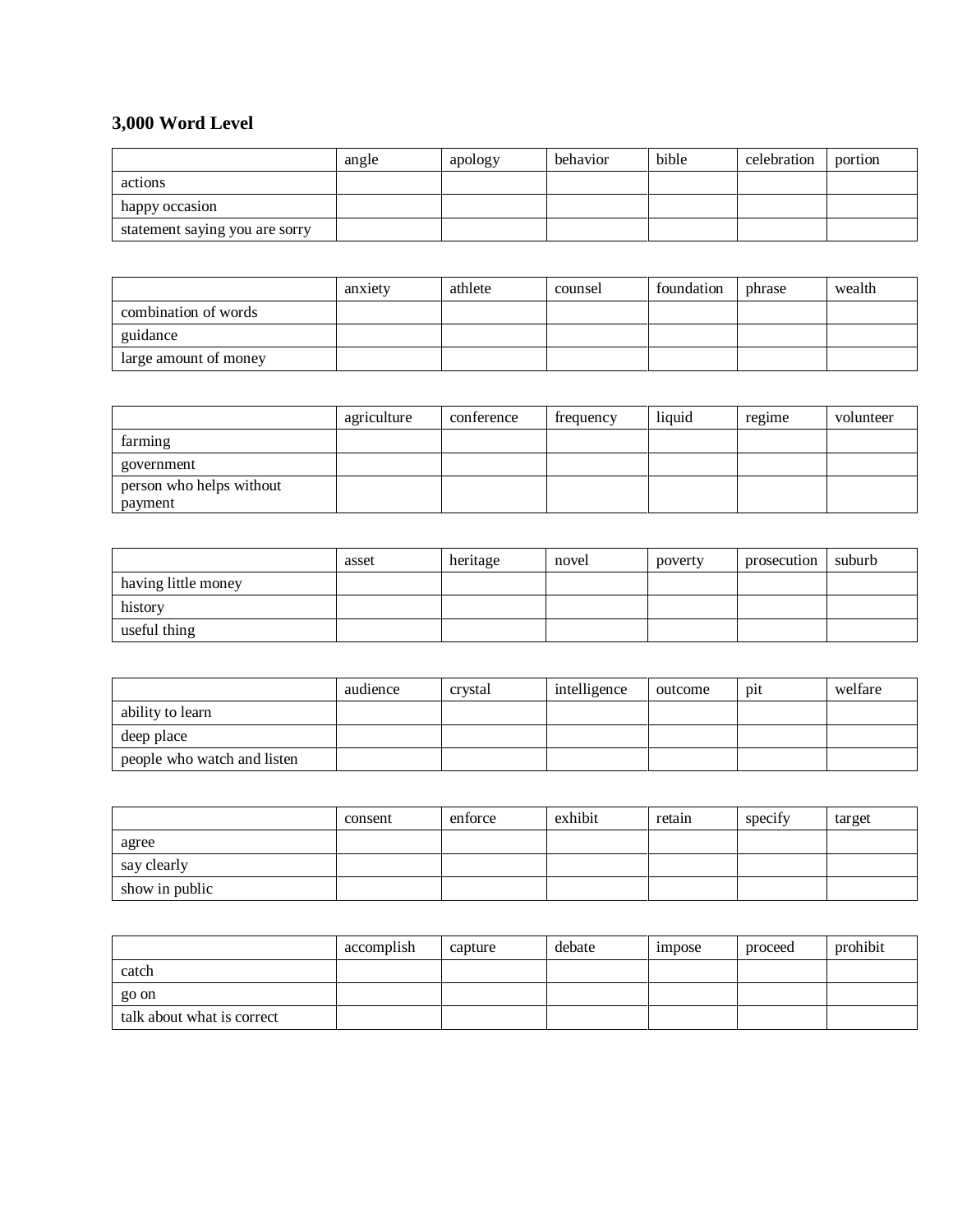|                       | absorb | decline | exceed | link | nod | persist |
|-----------------------|--------|---------|--------|------|-----|---------|
| continue to happen    |        |         |        |      |     |         |
| goes beyond the limit |        |         |        |      |     |         |
| take in               |        |         |        |      |     |         |

|                 | approximate | frequent | graphic | pale | prior | vital |
|-----------------|-------------|----------|---------|------|-------|-------|
| almost exact    |             |          |         |      |       |       |
| earlier         |             |          |         |      |       |       |
| happening often |             |          |         |      |       |       |

|                           | consistent | enthusiastic | former | logical | marginal | mutual |
|---------------------------|------------|--------------|--------|---------|----------|--------|
| not changing              |            |              |        |         |          |        |
| occurring earlier in time |            |              |        |         |          |        |
| shared                    |            |              |        |         |          |        |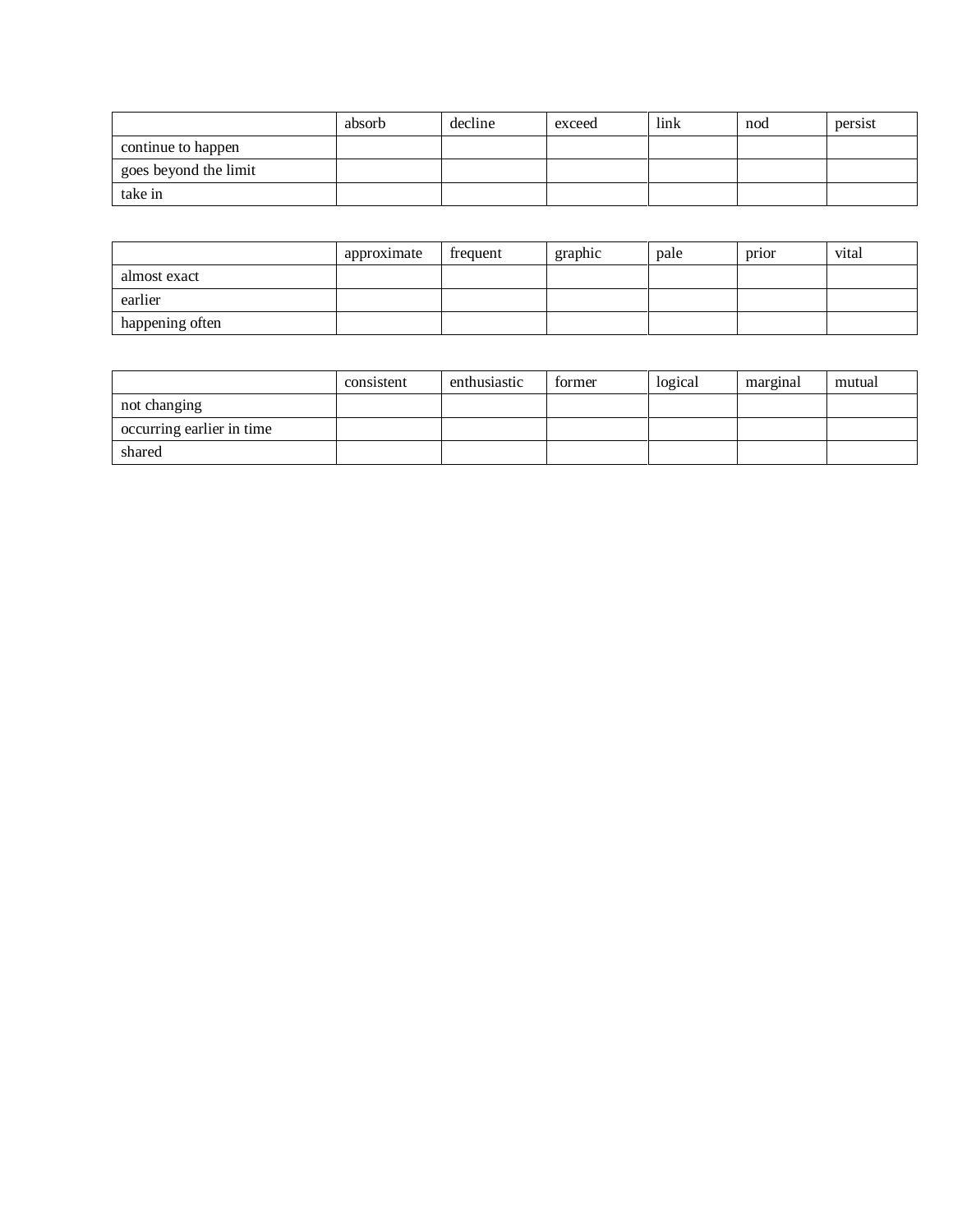|                                                   | cave | scenario | sergeant | stitch | vitamin | wax |
|---------------------------------------------------|------|----------|----------|--------|---------|-----|
| healthy supplement                                |      |          |          |        |         |     |
| opening in the ground or in the<br>side of a hill |      |          |          |        |         |     |
| situation                                         |      |          |          |        |         |     |

|                             | candle | diamond | gulf | salmon | soap | tutor |
|-----------------------------|--------|---------|------|--------|------|-------|
| something used for cleaning |        |         |      |        |      |       |
| teacher                     |        |         |      |        |      |       |
| valuable stone              |        |         |      |        |      |       |

|                                | agony | kilogram | orchestra | scrap | slot | soccer |
|--------------------------------|-------|----------|-----------|-------|------|--------|
| group of people who play music |       |          |           |       |      |        |
| long, thin opening             |       |          |           |       |      |        |
| small unwanted piece           |       |          |           |       |      |        |

|                   | crust | incidence | ram | senator | venue | verdict |
|-------------------|-------|-----------|-----|---------|-------|---------|
| hard outside part |       |           |     |         |       |         |
| judgment          |       |           |     |         |       |         |
| place             |       |           |     |         |       |         |

|                                    | alley | embassy | hardware | nutrition | threshold | tobacco |
|------------------------------------|-------|---------|----------|-----------|-----------|---------|
| government building                |       |         |          |           |           |         |
| plant that is smoked in cigarettes |       |         |          |           |           |         |
| small street between buildings     |       |         |          |           |           |         |

|              | fling | forbid | harvest | shrink | simulate | vibrate |
|--------------|-------|--------|---------|--------|----------|---------|
| do not allow |       |        |         |        |          |         |
| make smaller |       |        |         |        |          |         |
| throw        |       |        |         |        |          |         |

|            | activate | disclose | hug | intimidate | plunge | weep |
|------------|----------|----------|-----|------------|--------|------|
| <b>cry</b> |          |          |     |            |        |      |
| tell       |          |          |     |            |        |      |
| turn on    |          |          |     |            |        |      |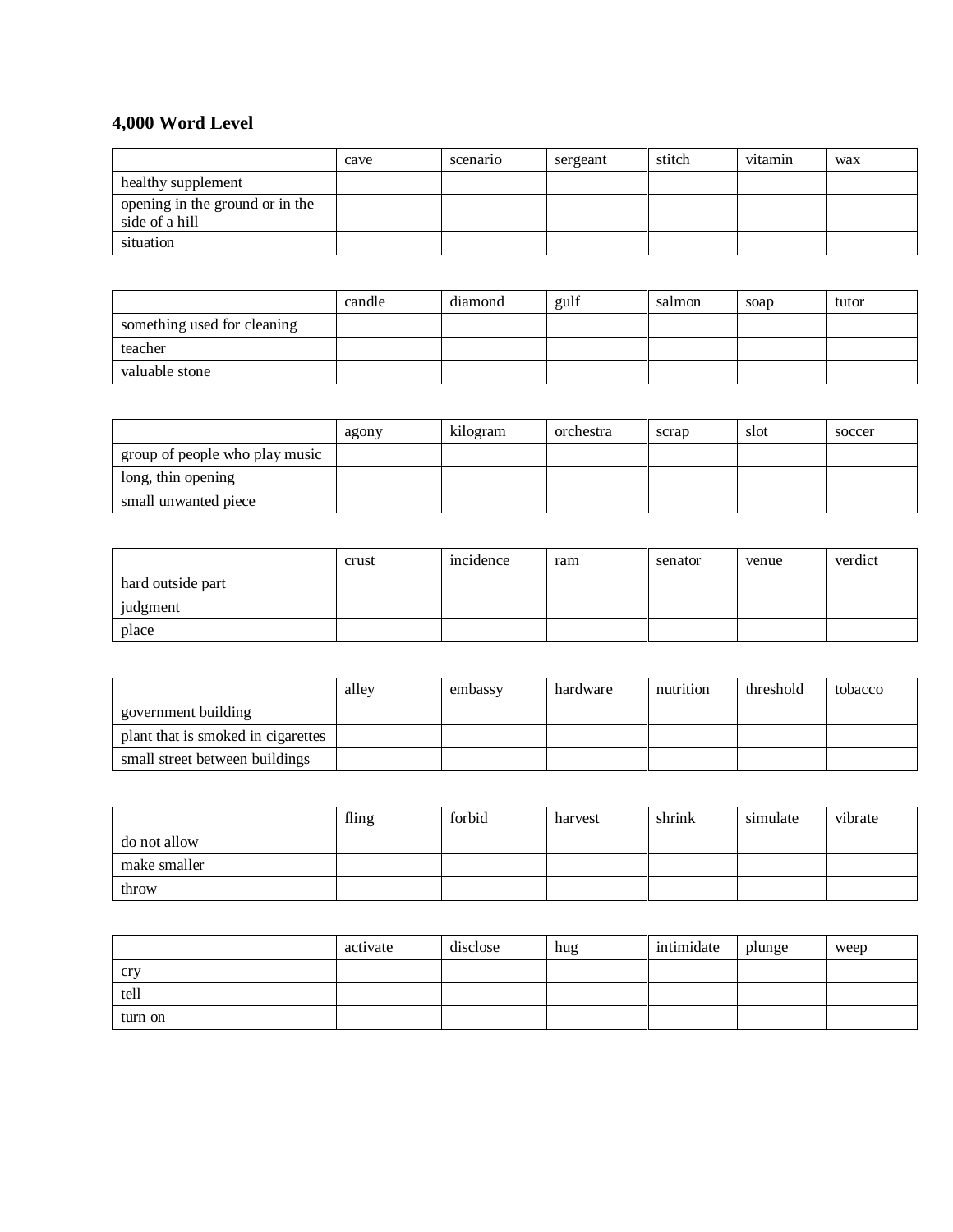|                                 | diminish | exaggerate | explode | penetrate | transplant | verify |
|---------------------------------|----------|------------|---------|-----------|------------|--------|
| break into pieces violently     |          |            |         |           |            |        |
| get smaller                     |          |            |         |           |            |        |
| move something to another place |          |            |         |           |            |        |

|           | adjacent | crude | fond | sane | spherical | swift |
|-----------|----------|-------|------|------|-----------|-------|
| beside    |          |       |      |      |           |       |
| not crazy |          |       |      |      |           |       |
| quick     |          |       |      |      |           |       |

|            | abnormal | bulky | credible | greasy | magnificent | optical |
|------------|----------|-------|----------|--------|-------------|---------|
| believable |          |       |          |        |             |         |
| oily       |          |       |          |        |             |         |
| unusual    |          |       |          |        |             |         |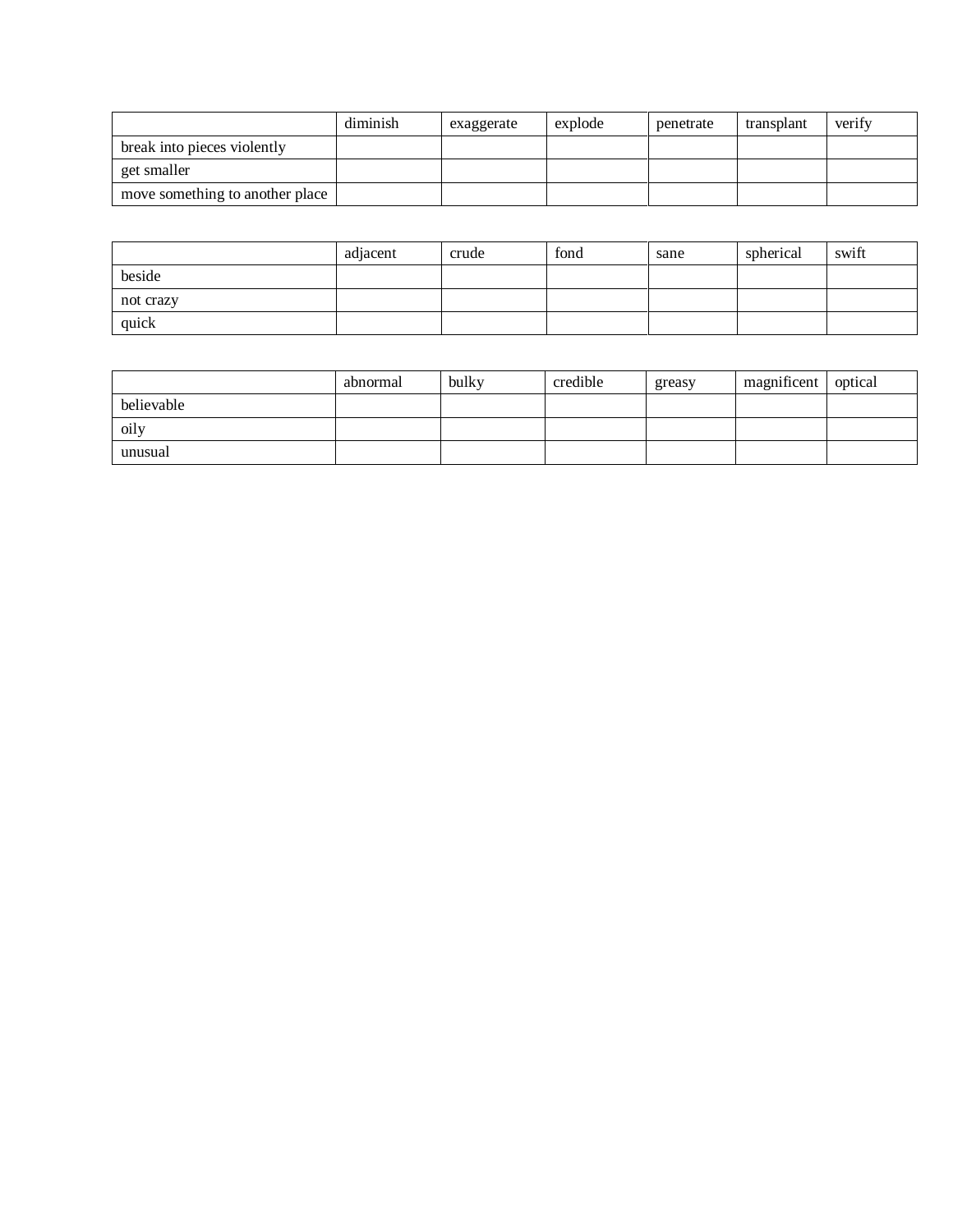|                        | gown | maid | mustache | paradise | pastry | vinegar |
|------------------------|------|------|----------|----------|--------|---------|
| hair on your upper lip |      |      |          |          |        |         |
| perfect place          |      |      |          |          |        |         |
| small baked food       |      |      |          |          |        |         |

|                                 | asthma | chord | jockey | monk | rectangle | vase |
|---------------------------------|--------|-------|--------|------|-----------|------|
| container for cut flowers       |        |       |        |      |           |      |
| group of musical notes that are |        |       |        |      |           |      |
| played at the same time         |        |       |        |      |           |      |
| shape with two long and two     |        |       |        |      |           |      |
| short sides                     |        |       |        |      |           |      |

|                     | batch | dentist | hum | lime | pork | scripture |
|---------------------|-------|---------|-----|------|------|-----------|
| green fruit         |       |         |     |      |      |           |
| low, constant sound |       |         |     |      |      |           |
| meat from pigs      |       |         |     |      |      |           |

|                                   | amnesty | claw | earthquake | perfume | sanctuary | wizard |
|-----------------------------------|---------|------|------------|---------|-----------|--------|
| liquid that is made to smell nice |         |      |            |         |           |        |
| man who has magical powers        |         |      |            |         |           |        |
| safe place                        |         |      |            |         |           |        |

|                          | altitude | diversion | hemisphere | pirate | robe | socket |
|--------------------------|----------|-----------|------------|--------|------|--------|
| height                   |          |           |            |        |      |        |
| kind of clothing         |          |           |            |        |      |        |
| person who attacks ships |          |           |            |        |      |        |

|                          | applaud | erase | jog | intrude | notify | wrestle |
|--------------------------|---------|-------|-----|---------|--------|---------|
| announce                 |         |       |     |         |        |         |
| enter without permission |         |       |     |         |        |         |
| remove                   |         |       |     |         |        |         |

|                               | bribe | expire | <i>s</i> 1mmerse | meditate | persecute | shred |
|-------------------------------|-------|--------|------------------|----------|-----------|-------|
| cut or tear into small pieces |       |        |                  |          |           |       |
| end                           |       |        |                  |          |           |       |
| think deeply                  |       |        |                  |          |           |       |